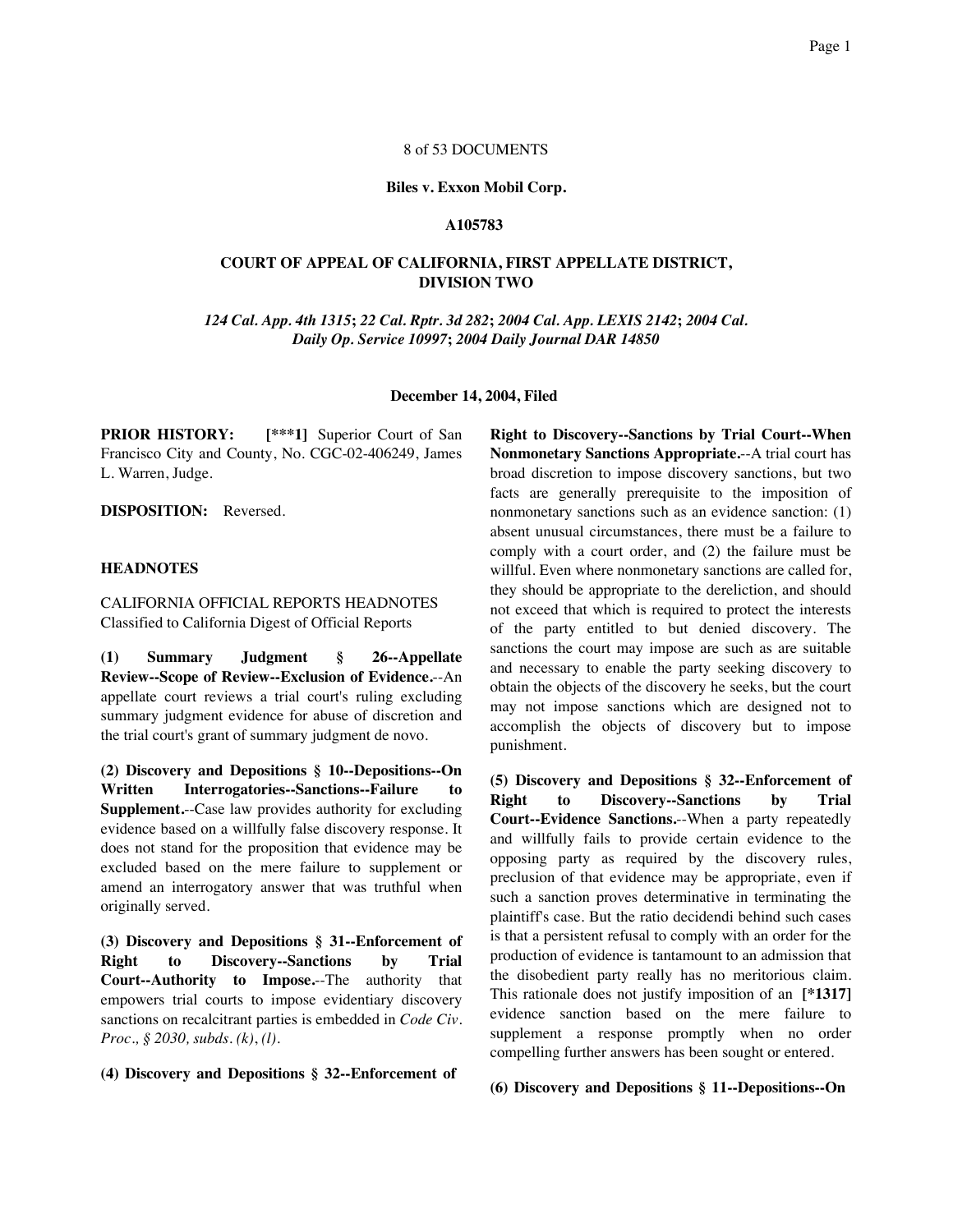**Written Interrogatories--Procedure--No Duty to Update.**--Failure to supplement an interrogatory answer to identify a witness was not grounds for excluding the witness's declaration on summary judgment in a premises liability case, absent a finding of willful falsity or an order compelling further answers, because a responding party was required only to provide such information as was available at the time the answers were prepared. There was no duty to update or amend the answers, either to correct errors or to include new information discovered later.

[2 Witkin, Cal. Evidence (4th ed. 2000) Discovery, § 256; 6 Witkin, Summary of Cal. Law (9th ed. 1988) Torts, § 1012B.]

**(7) Discovery and Depositions § 31--Enforcement of Right to Discovery--Sanctions by Trial Court--Previously Undisclosed Evidence--On Summary Judgment.**--In the absence of an evidentiary sanction for discovery abuse imposed under *Code Civ. Proc., § 2030, subds. (k)*, *(l)*, there is no general bar on introducing previously undisclosed evidence in opposition to a summary judgment motion.

**(8) Independent Contractors § 7--Liability of Employer--To Whom Liable--Contractor's Employee--Inherently Dangerous Work.**--When the injuries resulting from an independent contractor's performance of inherently dangerous work are to an employee of the contractor, and thus subject to workers' compensation coverage, the doctrine of peculiar risk affords no basis for the employee to seek recovery of tort damages from the person who hired the contractor but did not cause the injuries.

**(9) Independent Contractors § 7--Liability of Employer--To Whom Liable--Contractor's Employee--Retained Control.**--A hirer of an independent contractor is not liable to an employee of the contractor merely because the hirer retained control over safety conditions at a worksite. However, a hirer is liable to an employee of a contractor insofar as a hirer's exercise of retained control affirmatively contributed to the employee's injuries. Moreover, a hirer is liable to an employee of an independent contractor insofar as the hirer's provision of unsafe equipment affirmatively contributes to the employee's injury.

**(10) Independent Contractors § 7--Liability of Employer--To Whom Liable--Contractor's Employee**

**--Employer's Negligence.**--The policies underlying the limitations on the peculiar risk doctrine are not **[\*1318]** violated when a hirer is held liable to a contractor's employee based on the hirer's own affirmative negligence. Imposing tort liability on a hirer of an independent contractor when the hirer's conduct has affirmatively contributed to the injuries of the contractor's employee is consistent with these policies because the liability of the hirer in such a case is not in essence vicarious or derivative in the sense that it derives from the act or omission of the hired contractor. To the contrary, the liability of the hirer in such a case is direct in a much stronger sense of that term.

**(11) Independent Contractors § 7--Liability of Employer--To Whom Liable--Contractor's Employee--Employer's Negligence.**--If a hirer's own employees, working side-by-side with the employees of a contractor, negligently injure one of the contractor's employees, the hirer may be held liable under the normal principles of respondeat superior for its own employees' negligence.

**(12) Independent Contractors § 7--Liability of Employer--To Whom Liable--Contractor's Employee--Comparative Negligence--Premises Liability.**--Under comparative negligence principles, there is no impediment to imposing premises liability on a hirer whose employees' own actions contribute to or exacerbate a hazard, even if the hazard was created at least in part by the plaintiff's employer.

**COUNSEL:** Brayton Purcell and Alan R. Brayton, Gilbert L. Purcell, Lloyd F. LeRoy and David Polin for Plaintiff and Appellant.

Armstrong & Associates and William H. Armstrong for Defendant and Respondent.

**JUDGES:** Ruvolo, J., with Kline, P. J., and Haerle, J., concurring.

**OPINION BY:** RUVOLO

### **OPINION**

**[\*\*283] RUVOLO, J.**--

**Introduction**

**I.**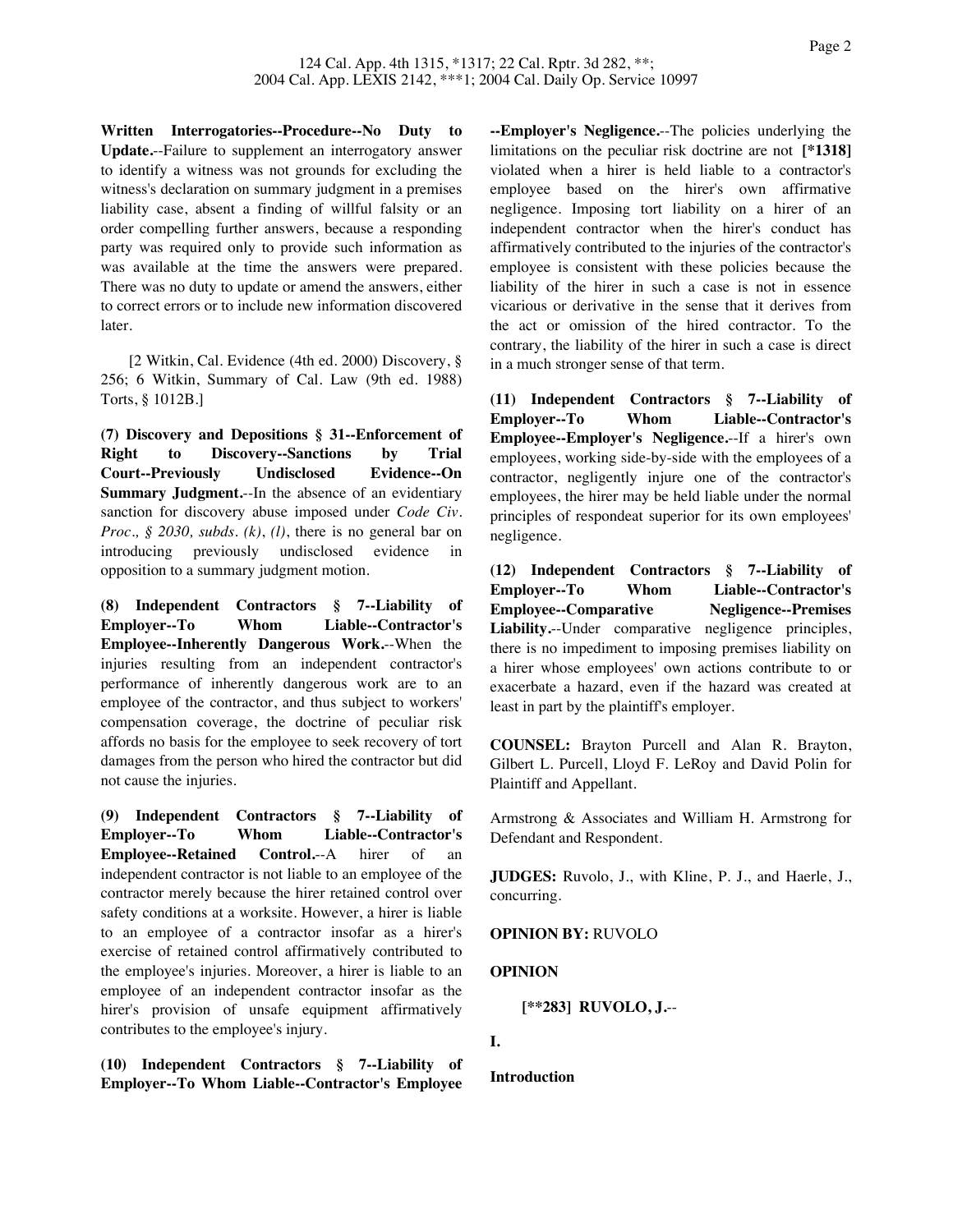In deciding this appeal we deconstruct a civil discovery "urban legend"  $<sup>1</sup>$ -that a responding party has</sup> an affirmative duty to supplement responses to **[\*1319]** interrogatories if and when new information comes into that party's possession, particularly if the party **[\*\*284]** reserved the right to amend or supplement the earlier responses. Here a defendant sued in an asbestos personal injury case on a premises liability theory moved for summary judgment, contending that the plaintiff could not show he had been exposed to asbestos on the defendant's premises in a manner for which the defendant could be held liable. The plaintiff countered with a declaration from one of his former coworkers, stating that while they were both working for a contractor on the defendant's **[\*\*\*2]** premises, the defendant's employees used air hoses to blow asbestos dust in their direction.

> 1 Urban legend is defined as: " 'Urban myth' orig. *U.S.*, a sensational but apocryphal story which through repetition in varying versions has acquired the status of folklore, *esp.* one lent plausibility by its contemporary setting, or by the purported involvement of someone known to the teller." (Oxford English Dict. (http://dictionary.oed.com/cgi/entry\_mai n/50273588/50273588se14?query\_type=word& q [as of December 2004]).)

The defendant objected to the declaration on the ground that the coworker had not been identified in answer to an earlier interrogatory seeking the names of persons who had knowledge of plaintiff's exposure to asbestos on the defendant's premises, and that plaintiff had failed to supplement his answer to include the name. The trial judge excluded the declaration, and granted summary judgment for the defendant.

Plaintiff appeals, arguing that his failure to identify the witness in his interrogatory answer, and to supplement that answer before **[\*\*\*3]** submitting the witness's declaration, was not grounds for excluding the declaration from evidence in connection with the summary judgment motion. We agree, and, because the declaration raises a triable issue of material fact as to the defendant's liability, we reverse the summary judgment.

# **II.**

### **Facts and Procedural Background**

Plaintiff Ronald Biles (Biles) was diagnosed with

asbestosis and asbestos-related pleural disease in October 2001. 2 From October 1968 through March **[\*1320]** 1969, Biles worked as an insulator for a subcontractor engaged to assist in the construction of an oil refinery (the Humble refinery) for Humble Oil (Humble), the predecessor in interest of defendant Exxon Mobil Corporation (Exxon). Based on this experience, 3 when Biles filed a personal injury lawsuit in April 2002 seeking damages for his asbestos-related illness, he included Exxon as a defendant on a premises liability theory.

> 2 For the purpose of its summary judgment motion, Exxon treated some of the background allegations of Biles's complaint, and portions of Biles's deposition testimony, as undisputed facts. Consistent with the principles governing our review of the trial court's decision, we will do the same. (See *Saelzler v. Advanced Group 400 (2001) 25 Cal.4th 763, 768 [107 Cal. Rptr. 2d 617, 23 P.3d 1143]* [court reviewing summary judgment must view evidence in light favorable to losing party].)

**[\*\*\*4]**

3 Biles also worked for subcontractors at the Humble Refinery on one or two other occasions, but for purposes of this appeal, he does not contend that he raised a triable issue of fact as to Exxon's premises liability except with respect to his work there during 1968 and 1969.

During discovery, Exxon served a set of special interrogatories on Biles, which he answered in May 2003. One of Exxon's interrogatories asked Biles to identify "each person who has knowledge specifically of the work at [the Humble refinery] that you contend created your exposure to asbestos fibers." Biles's response was that "After a reasonable and good faith inquiry, plaintiff currently has no further information responsive to this Interrogatory. Plaintiff expressly reserves the right to amend or supplement this Response based on the outcome of such investigation. Plaintiff's investigation and discovery are continuing."

At his deposition in April 2003, Biles testified that during his work at the Humble **[\*\*285]** refinery, he did not recall seeing or having direct personal contact with anyone employed by the refinery. On October 6, 2003, Exxon [\*\*\***5**] filed a summary judgment motion, relying in part on this deposition testimony to support the contention that "there was no dangerous condition [at the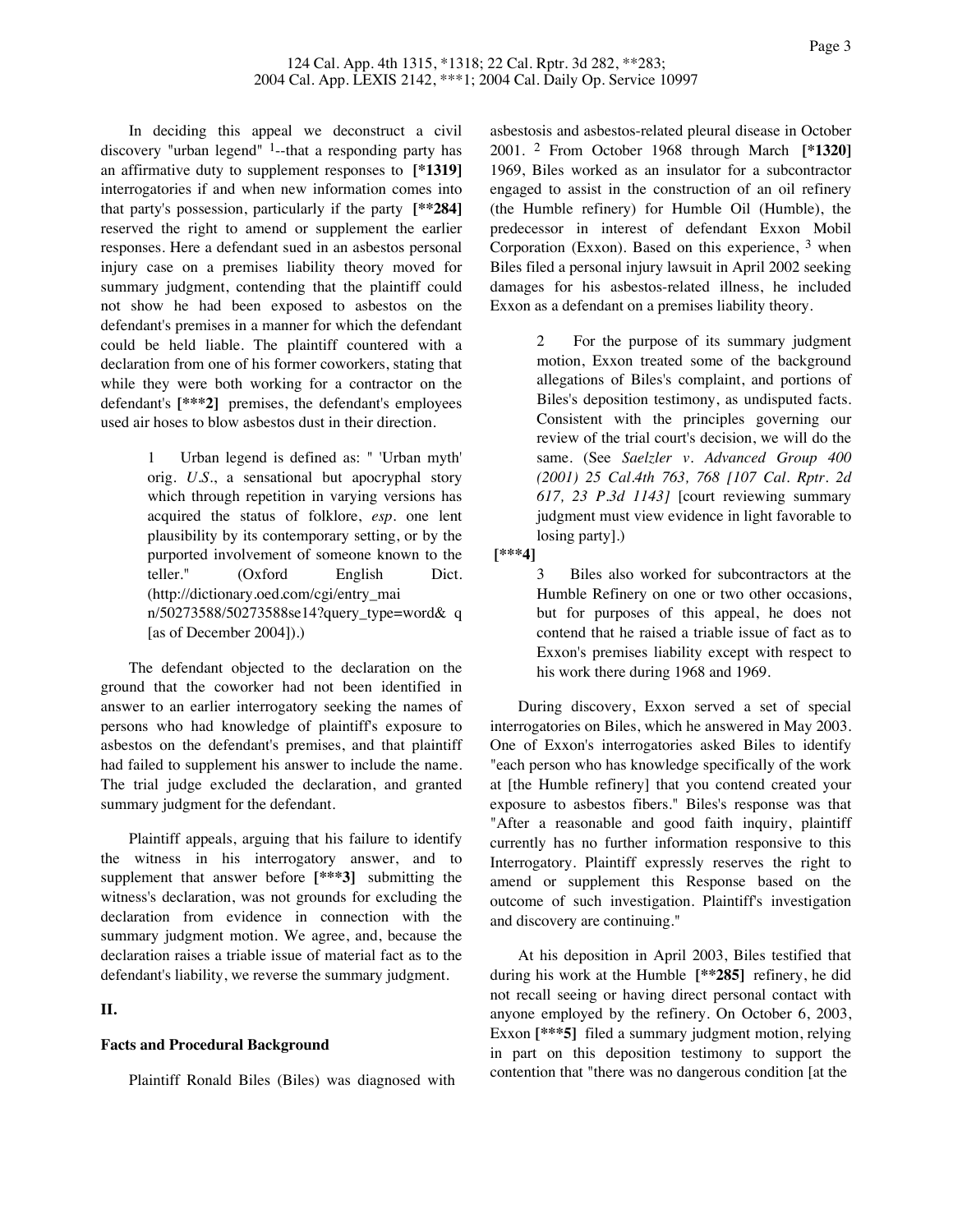Humble Refinery] ... that was controlled by Exxon[] ... ." Exxon's separate statement of undisputed facts did not refer to Biles's interrogatory answers, nor were they included in the papers submitted in support of the summary judgment motion.

On October 29, 2003, about three weeks after Exxon filed its summary judgment motion in the present case, the deposition of a man named Roger Bellamy was taken in a different asbestos personal injury case (the *Kiss* action) in which the plaintiffs were John and Joan Kiss, and Exxon was one of the defendants. The plaintiffs in the *Kiss* action, and Bellamy himself as a deposition witness, were represented by the same law firm that represents Biles in this action. Exxon was also represented by the same law firm in both **[\*1321]** actions. During the deposition, Bellamy testified that he had worked with John Kiss and Biles at the Humble Refinery between October 1968 and March 1969.

On December 8, 2003, Biles filed his opposition to Exxon's summary judgment motion. Biles's opposition papers included excerpts **[\*\*\*6]** from Bellamy's deposition in the *Kiss* action, as well as a declaration from Bellamy (the Bellamy declaration). The Bellamy declaration stated that during the time Bellamy and Biles worked together at the Humble Refinery, Bellamy saw personnel employed by Exxon, approximately 60 feet from himself and Biles, who were "utilizing compressed air hoses to blow the asbestos dust throughout the worksite, including throughout the area where [Biles] and I were then performing our work." The Bellamy declaration also averred that Bellamy "was able to identify the [Exxon] personnel based on their hard hats which said 'Exxon,' and based on conversations with other members of my crew."

In Biles's response to Exxon's separate statement of undisputed facts, he relied on the Bellamy declaration as evidence that Exxon "actively and negligently exposed him to asbestos while [Exxon's] operators and laborers were cleaning up equipment to be operated by [Exxon] personnel, utilizing brooms and air hoses which dispersed asbestos-containing dust into [Biles's] work environment." Biles submitted no evidence supporting this factual contention other than the Bellamy declaration.

In its reply papers **[\*\*\*7]** in support of the summary judgment motion, filed on December 16, 2003, Exxon objected to the admission of the Bellamy declaration on the ground that Bellamy had not been identified in Biles's

response to Exxon's interrogatories. Exxon also noted that the same law firm that represents Biles in the present case had also represented Bellamy in his own asbestos suit, and had defended him during a deposition taken in that case in May 1996, at which Bellamy testified about his work at the Humble Refinery during 1968 and 1969. The excerpts from Bellamy's 1996 deposition submitted by Exxon did not, however, include any mention of Biles, or any questioning regarding whether Exxon's employees took any action that resulted in Bellamy's being exposed to asbestos dust.

The hearing on the summary judgment motion took place on December 22, 2003. Addressing Biles's counsel, the trial judge opined that "When you found out [o]n October 19th that Bellamy had information about Biles, it was incumbent upon you to pass that information on because nobody knew about it, you were the only ones who did. I don't know whether these people, Exxon['s counsel], were involved in the **[\*\*286]** Kiss case or not,[4] **[\*\*\*8]** but it is still **[\*1322]** incumbent upon you to supplement that interrogatory because you said you would everytime [*sic*] you got information. You didn't do it and now in a summary judgment motion suddenly on December 7th, 2003, we have Roger Bellamy blossoming in this case and nobody ever heard of him before." He reiterated that "you said you were going to supplement, you didn't do it, you sprung Bellamy on in connection with a summary judgment motion. You can't do that."

> 4 Biles's counsel later pointed out to the judge that Exxon had been represented at Bellamy's deposition in the *Kiss* case, but disclaimed any intent to argue that this gave Exxon's counsel the responsibility to know about Bellamy in relation to the Biles case. In any event, this information did not prompt the trial judge to change his tentative ruling granting the motion.

After hearing argument from counsel, the judge once again stated that, "Look, when you answer an interrogatory and you don't give any names at all but say you are going to supplement **[\*\*\*9]** it, the obligation is on you to supplement it as soon as you find out. [¶] Regardless of the 1996 case, it's real clear that at least as of October 29th, 2003 in Mr. Kiss's case, you found out that Mr. Bellamy knew something relevant to Mr. Biles' case. It was incumbent upon you to let Exxon know ... that you found something there that mattered. That didn't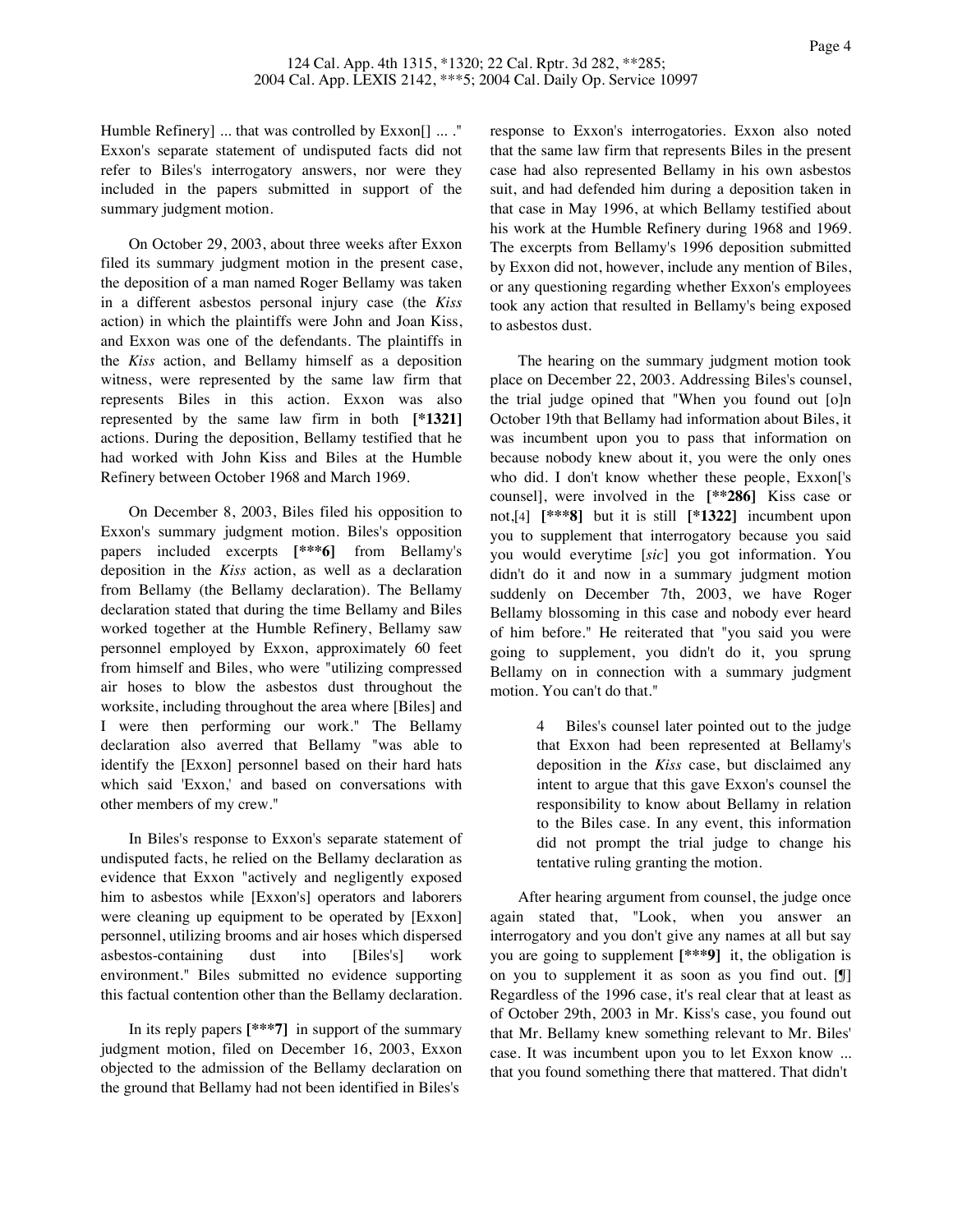happen. Mr. Bellamy didn't show up until the summary judgment motion was filed and in the opposition [you] submitted a declaration on December 7th saying for the first time ... [that Bellamy] worked with Mr. Biles at the Exxon refinery. That is too late, can't do it."

The trial judge thereupon signed Exxon's proposed order granting the motion for summary judgment. Judgment was entered accordingly on February 5, 2004, and this timely appeal ensued.

### **III.**

### **Discussion**

**(1)** On appeal, Biles argues that the trial court erred in excluding the Bellamy declaration from evidence, and that if the Bellamy declaration is considered, his opposition to the summary judgment motion raised a triable issue of fact. We review the trial court's ruling excluding the Bellamy declaration for abuse of discretion (*Juarez v. Boy Scouts of America, Inc. (2000) 81 Cal.App.4th 377, 388-389 [97 Cal. Rptr. 2d 12]*), **[\*\*\*10]** and the trial court's grant of summary judgment de novo. (*Saelzler v. Advanced Group 400, supra, 25 Cal.4th at p. 767*.)

# **A. The Exclusion of the Bellamy Declaration Was Not Based on a Finding That Appellant's Earlier Interrogatory Answers Were Willfully False**

The trial judge cited no authority for his ruling that the Bellamy declaration was inadmissible due to Biles's failure to identify Bellamy in his **[\*1323]** interrogatory responses. However, it appears he was relying on *Thoren v. Johnston & Washer (1972) 29 Cal. App. 3d 270 [105 Cal. Rptr. 276]* (*Thoren*), which Exxon cited as the primary support for its argument in the trial court, and on which Exxon continues to rely on appeal. Accordingly, we take *Thoren* as the starting point for our review of the judge's evidentiary ruling.

In *Thoren*, an injured construction worker sued a subcontractor of his employer, alleging that the subcontractor's negligence had created a dangerous condition on the job site. In answer to an interrogatory asking for the identities of witnesses who had arrived at the accident scene shortly after the plaintiff was injured, **[\*\*287]** the plaintiff named one, and only **[\*\*\*11]** one, person. The interrogatory answer did not by its terms anticipate continuing discovery or further responses, and

it apparently was not supplemented at any time before the case was called for a jury trial some two and a half years later. (*Thoren, supra, 29 Cal. App. 3d at pp. 272-273*.)

When the trial began, the plaintiff's counsel indicated in his opening statement that he expected to call a witness named Robert Clubb to testify about the condition of the job site shortly after the accident. The defendant moved to exclude Clubb's testimony on the ground that he had not been named in the interrogatory answer. At a hearing outside the jury's presence, the trial judge learned that Clubb was a representative of the plaintiff's union; that he had gone to the job site and taken photographs as soon as he heard about the accident; that he had sent the photographs to the plaintiff's attorney; and that he had been responsible for referring the plaintiff to that attorney. Based on these facts, the trial judge excluded Clubb's testimony. Without that evidence, the plaintiff had no proof of the defendant's responsibility for his injuries, so the court granted the defendant's **[\*\*\*12]** motion for a nonsuit. (*Thoren, supra, 29 Cal. App. 3d at p. 273*.)

On appeal, the court affirmed, reasoning that "[t]he power of the trial court to bar the testimony of a witness willfully excluded from an answer to an interrogatory seeking the names of witnesses to an occurrence is found in the express language of the discovery act and is an inherently necessary one if the purposes of the act are to be achieved." (*Thoren, supra, 29 Cal. App. 3d at p. 273*.) The court went on to opine that "[a] willfully false answer to an interrogatory must be treated as the equivalent of no answer at all ...," and that "[w]here ... that falsity lies in the deliberate omission of the name of a witness to the occurrence, an order barring the testimony of the witness must be sustained as a sanction ... which the trial court properly 'deemed just.' " (*Id. at p. 274*; see also *id. at p. 275* [because plaintiff "gave the name of only one person" in interrogatory answer, "the trial court could properly hold that he should be limited to calling that person to testify ... ."].)

**[\*1324]** We have no quarrel with the *Thoren* **[\*\*\*13]** court's general statements of the law, but find *Thoren* distinguishable both procedurally and on its facts from the circumstances of the present case. In *Thoren*, it was not until the start of trial, over two years after plaintiff served his interrogatory answer, that the defendant learned a witness had been omitted. The court noted that because "the falsity of the answer was not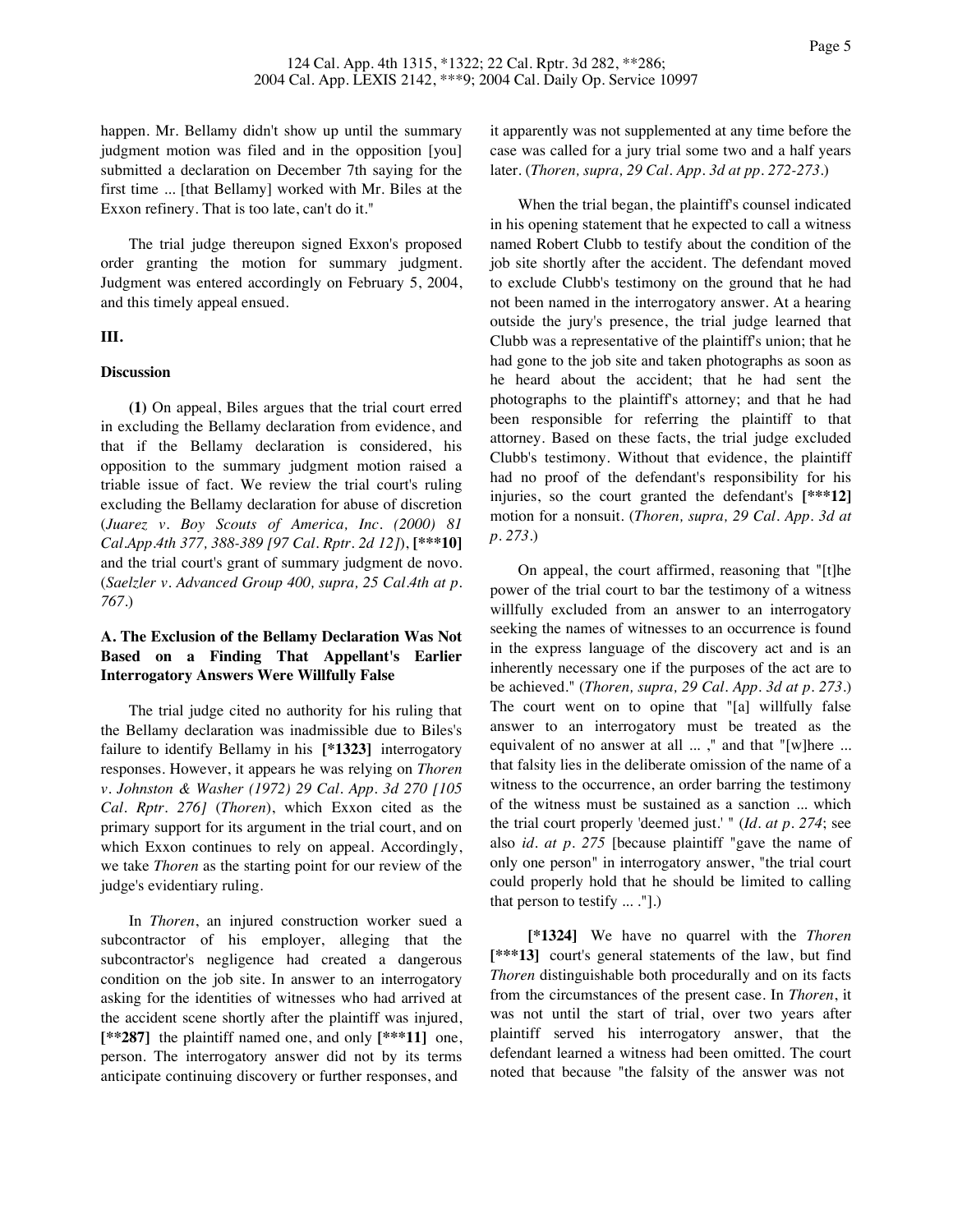discovered until a jury had been impaneled, [the] situation militat[ed] against solution of the problem by a continuance." (*Thoren, supra, 29 Cal. App. 3d at p. 275*.) Here, in contrast, the record indicates that no trial date had been set when the summary judgment motion was filed. Moreover, the summary judgment motion was filed only five months after Biles's interrogatory response was served, and the Bellamy declaration was submitted in opposition two months after the motion was filed.

Most importantly, before ruling on the motion to exclude the challenged testimony, the trial court in *Thoren* held a hearing, and concluded, based on substantial evidence, that at the time the interrogatory was answered, the plaintiff's counsel either had actual knowledge of the witness's role in the case, or deliberately **[\*\*\*14]** refrained from finding it out before answering. Thus, the court determined that the **[\*\*288]** interrogatory answer omitting the witness's name was not merely incomplete, but "willfully false." (*Thoren, supra, 29 Cal. App. 3d at pp. 273, 275-276*.)

The court in this case conducted no evidentiary hearing as to when Biles or his counsel first learned that Bellamy was in possession of facts relevant to Exxon's potential liability for Biles's asbestos exposure. Instead, the court appears to have assumed that the information had been discovered only at, or shortly after, Bellamy's deposition on October 29, 2003. Even if this assumption was correct, the court did not find that Biles or his counsel were aware that Bellamy was a potential witness any earlier than October 29, 2003--well *after* the interrogatory answer was served (and, indeed, after Exxon had already filed its summary judgment motion). Therefore, Biles's initial responses could not have been willfully false when made, and *Thoren* is distinguishable.

Additionally, we are no more persuaded than the trial judge by Exxon's argument that Biles's counsel knew or should have known about Bellamy's potential to be a **[\*\*\*15]** witness in Biles's case based on the mere fact that the same law firm had represented Bellamy in his own case in 1996. Exxon has not provided any evidence that Bellamy ever mentioned Biles to his counsel at that time. Even if he had, there is no evidence that the attorney representing Bellamy six years earlier was in any way involved in Biles's case, or that he or she was even still with the firm. Indeed, the record reflects there was no overlap of counsel, and that, in each instance, different plaintiffs' counsel **[\*1325]** from the same law firm

drafted the complaint and interrogatory responses in Biles's case, appeared at the Bellamy deposition in the *Kiss* action, filed the opposition to Exxon's motion for summary judgment, and attended the hearing on the motion. Surely, under these circumstances counsel cannot be charged with knowledge of facts that have not been brought to their attention, nor does the obligation to investigate before serving discovery responses require counsel to search their files in every case in their office, closed or pending, to determine whether any of the law firm's prior clients were ever coworkers of another client. 5

> 5 We do not intend to imply that if the same attorney had been involved in both Biles's case and Bellamy's 1996 case, that fact alone would necessarily dictate a different result. Additional factors would then have to be considered before a court could infer that the earlier discovery response was disingenuous. Such factors might include how close in time work on the different cases took place, whether both files were open and pending when the discovery response was made, whether the law firm or attorney employs a system to cross-reference witnesses and evidence in its various cases, and whether there existed other extenuating circumstances that might explain the failure to disclose as an innocent one.

**[\*\*\*16] (2)** *Thoren* provides authority for excluding evidence based on a willfully false discovery response. It does not stand for the proposition that evidence may be excluded based on the mere failure to supplement or amend an interrogatory answer that was truthful when originally served. On the contrary, in *Rangel v. Graybar Electric Co. (1977) 70 Cal. App. 3d 943 [139 Cal. Rptr. 191]* (*Rangel*), the very same panel that wrote *Thoren* distinguished its earlier holding on precisely the basis that there was no showing that the responding party had willfully concealed a witness's name. 6 **[\*\*289]** The court cautioned in *Rangel* that "[i]n the absence of stronger evidence of wilful omission, to uphold the trial court's action barring plaintiff's rebuttal witness would permit the use of interrogatories as a trap, pinning a party for all time to an answer intended to reflect only that party's knowledge as of the date of answer. [Citation.]" (*Rangel, at p. 949*.) In the present case, Exxon used its interrogatories in precisely that fashion, by persuading the trial court to exclude the Bellamy declaration based solely on Biles's failure to amend his interrogatory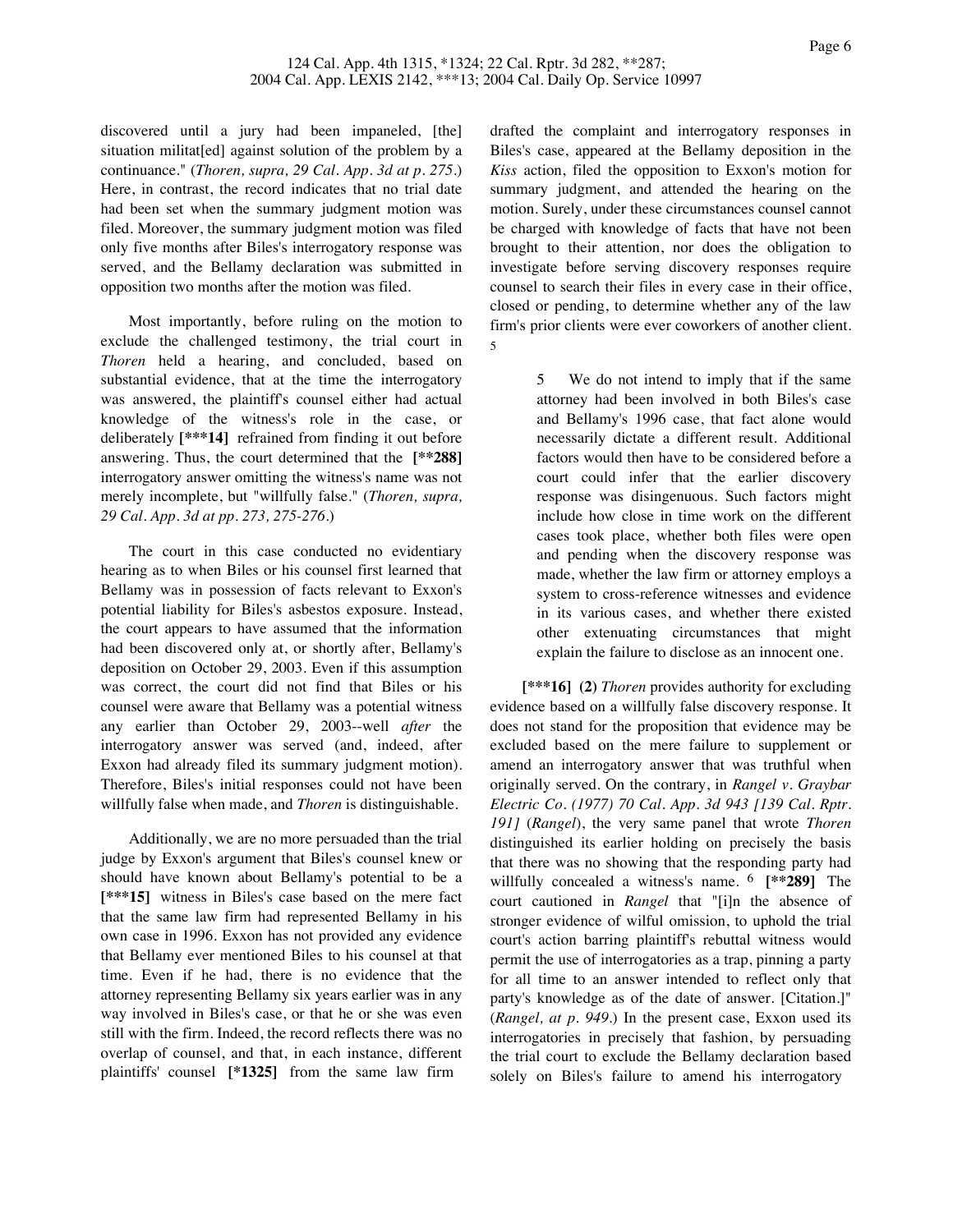**[\*\*\*17]** answer promptly after his counsel discovered that Bellamy should have been identified as a witness. *Thoren* simply does not authorize that result.

> 6 Even in *Thoren* itself, the court noted that in a situation involving "an inadvertently misleading answer ... justice might dictate that, upon a proper showing, the answering party be relieved of his default and the interrogating party be protected by a continuance. [Citation.]" (*Thoren, supra, 29 Cal. App. 3d at p. 275*.)

# **B. The Exclusion of the Bellamy Declaration Could Not Be Justified as a Discovery Sanction**

**(3)** The authority that empowers trial courts to impose evidentiary discovery sanctions on recalcitrant parties is embedded in *subdivisions (k)* and **[\*1326]** *(l) of Code of Civil Procedure section 2030*. 7 The relevant portions of these subdivisions are as follows:

> 7 All further references to statutes are to the Code of Civil Procedure as it read in 2003, and will continue to read until mid-2005. Recent legislation has repealed and reenacted the statutes comprising the *Civil Discovery Act*, resulting in extensive renumbering of the affected statutes, but that legislation will not become operative until July 1, 2005. (Stats. 2004, ch. 182, §§ 22, 23, 64.) The changes are not intended to have any substantive effect on the law of civil discovery. (Stats. 2004, ch. 182, § 61.) When the legislation becomes operative, the substance of what is now *section 2030, subdivisions (k)* and (*l*), will be codified in new *sections 2030.290* and *2030.300*. (Stats. 2004, ch. 182, § 23.)

**[\*\*\*18]** "(k) ... [¶] The party propounding the interrogatories may move for an order compelling response to the interrogatories. The court shall impose a monetary sanction under Section 2023 against any party, person, or attorney who unsuccessfully makes or opposes a motion to compel a response to interrogatories, unless it finds that the one subject to the sanction acted with substantial justification or that other circumstances make the imposition of the sanction unjust. *If a party then fails to obey an order compelling answers, the court may make those orders that are just, including the imposition of an issue sanction, an evidence sanction, or a terminating sanction under Section 2023*. In lieu of or in addition to that sanction, the court may impose a monetary sanction

under Section 2023.

"(*l*) If the propounding party, on receipt of a response to interrogatories, deems that ... an answer to a particular interrogatory is evasive or incomplete, ... that party may move for an order compelling a further response. This motion shall be accompanied by a declaration stating facts showing a reasonable and good faith attempt at an informal resolution of each issue presented by **[\*\*\*19]** the motion.  $[\mathbb{I}]$  ...  $[\mathbb{I}]$ 

"The court shall impose a monetary sanction under Section 2023 against any party, person, or attorney who unsuccessfully makes or opposes a motion to compel a further response to interrogatories, unless it finds that the one subject to the sanction acted with substantial justification or that other circumstances make the imposition of the sanction unjust.

"*If a party then fails to obey an order compelling further response to interrogatories, the court may make those orders that are just, including the imposition of an issue sanction, an evidence sanction, or a terminating sanction under Section 2023.* In lieu of or in addition to that sanction, the court may impose a monetary sanction under Section 2023." (*§ 2030, subds. (k)*, (*l*), italics added.)

**[\*1327] [\*\*290] (4)** A trial court has broad discretion to impose discovery sanctions, but two facts are generally prerequisite to the imposition of nonmonetary sanctions such as the evidence sanction imposed here: (1) absent unusual circumstances, there must be a failure to comply with a court order,  $8$  and (2) the failure must be willful. (See, e.g., *R.S. Creative, Inc. v. Creative Cotton, Ltd. (1999) 75 Cal.App.4th 486, 496 [89 Cal. Rptr. 2d 353]* **[\*\*\*20]** [terminating sanctions properly imposed for repeated efforts to thwart discovery, including violation of two discovery orders].) Even where nonmonetary sanctions are called for, they " '... "should be appropriate to the dereliction, and should not exceed that which is required to protect the interests of the party entitled to but denied discovery." [Citations.] " '... [¶] The sanctions the court may impose are such as are suitable and necessary to enable the party seeking discovery to obtain the objects of the discovery he seeks, but the court may not impose sanctions which are designed not to accomplish the objects of discovery but to impose punishment. [Citations.]' " [Citations.]' [Citation.]" (*Do it Urself, supra, 7 Cal.App.4th at p. 35*.)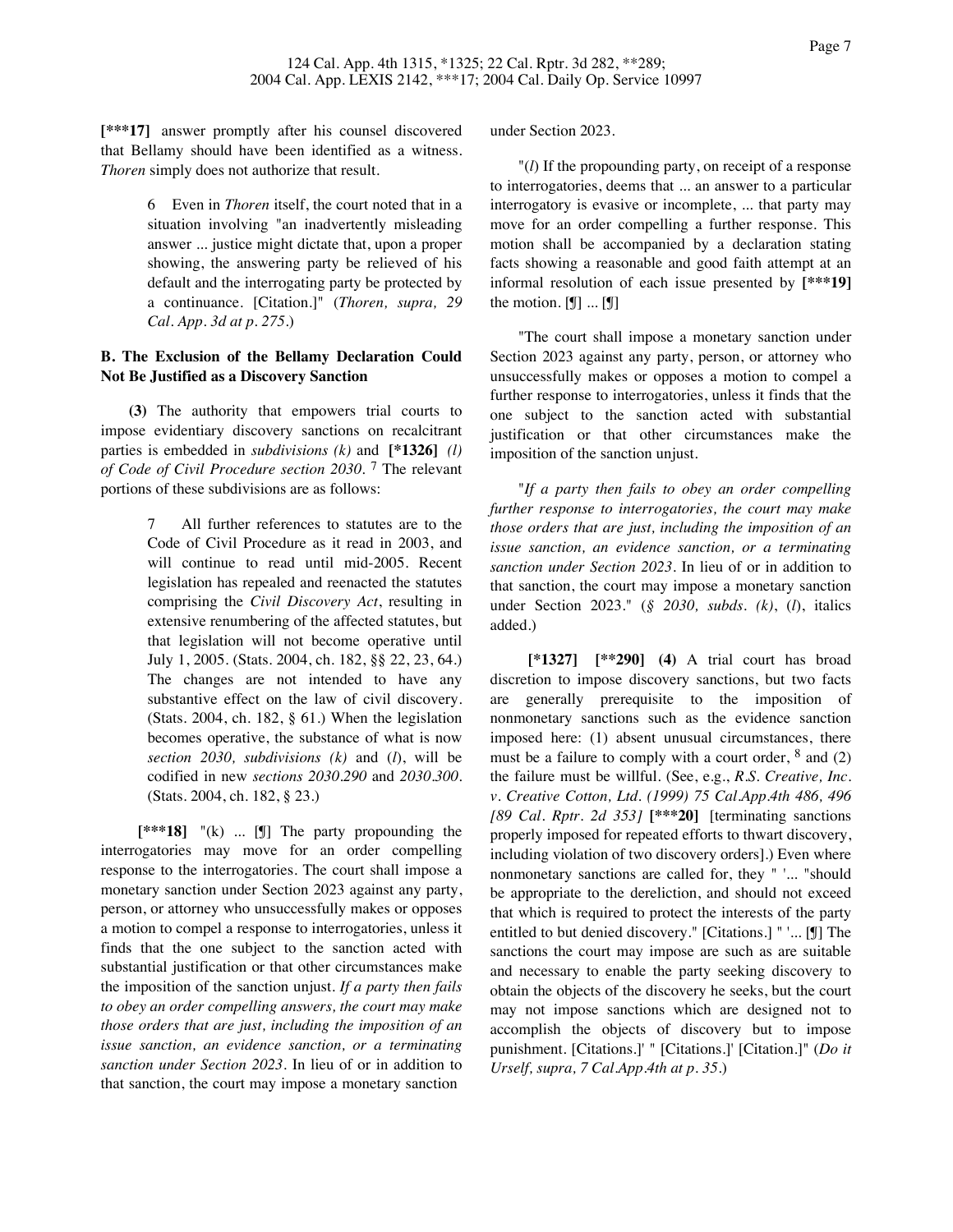8 Taken together, *subdivisions (k)* and *(l) of section 2030* make clear that only after an order compelling responses or further responses to interrogatories has been obtained and violated can the court impose an issue sanction, an evidence sanction, or a terminating sanction. A few cases have approved the imposition of evidence and issue sanctions without a court order violation, but those cases involved egregious discovery abuses going far beyond the failure to supplement or amend a response in a timely fashion. (See *Vallbona v. Springer (1996) 43 Cal.App.4th 1525, 1545 [51 Cal. Rptr. 2d 311]* [evidence and issue sanctions properly imposed without violation of order compelling production of documents, where requiring requesting party to seek such an order would have been futile in light of responding party's claim that requested documents had been stolen]; *Do It Urself Moving & Storage, Inc. v. Brown, Leifer, Slatkin & Berns (1992) 7 Cal.App.4th 27, 36 [9 Cal. Rptr. 2d 396]* (*Do It Urself*) [evidence sanctions appropriate despite absence of order compelling discovery, where sanctioned party concededly could not provide audit it had promised].)

**[\*\*\*21] (5)** Thus, when a party repeatedly and willfully fails to provide certain evidence to the opposing party as required by the discovery rules, preclusion of that evidence may be appropriate, even if such a sanction proves determinative in terminating the plaintiff's case. (*Juarez v. Boy Scouts of America, Inc., supra, 81 Cal.App.4th at p. 390*.) But " '[t]he *ratio decidendi* behind such cases[]' ... is 'that a persistent refusal to comply with an order for the production of evidence is tantamount to an admission that the disobedient party really has no meritorious claim ... .' [Citation.]" (*Ibid*., quoting *Kahn v. Kahn (1977) 68 Cal. App. 3d 372, 382 [137 Cal. Rptr. 332]*, italics in original quoted source.) This rationale does not justify imposition of an evidence sanction based on the mere failure to supplement a response promptly when no order compelling further answers has been sought or entered.

Alternatively, *section 2030, subdivision (m)*, provides that if a party amends an interrogatory answer in a manner that "substantially prejudice[s]" the propounding party, the latter may move for an order deeming the original **[\*1328]** answer binding, **[\*\*\*22]** but only after making "a reasonable and good faith

attempt" to resolve the issue informally. No such attempt was made here. Even when the motion is properly made, the order deeming the original answer binding is appropriate only if the responding party "fail[s] to show substantial justification for the initial answer." (*Ibid.*) The trial judge made no finding on that issue, and, as already discussed, **[\*\*291]** the record indicates that Biles and his counsel did not learn about Bellamy's potential testimony until after the original answer was served. Finally, the statute also requires a showing that "the prejudice to the propounding party cannot be cured ... by a continuance to permit further discovery." (*Ibid.*) Again, no such showing was made here.

## **C. Biles Had No Statutory Duty to Amend or Supplement His Interrogatory Responses**

**(6)** The trial judge's comments at the hearing make clear that he viewed Biles as having a *duty* to supplement his interrogatory responses promptly upon the receipt of new information, even in the absence of any request or order, and that his exclusion of the Bellamy declaration stemmed at least in part from Biles's failure to do so. This conclusion **[\*\*\*23]** was erroneous, because, as Exxon's counsel acknowledged at oral argument in this court, Biles had no such duty under California's discovery statutes. 9 (See generally Weil & Brown, Cal. Practice Guide: Civil Procedure Before Trial (The Rutter Group 2004) ¶ 8:1119, p. 8F (rev. # 1, 2000) ["The responding party need only provide such information as is available at the time the answers are prepared. There is *no* duty to update or amend the answers, either to correct errors or to include new information discovered later. [Citation.]" (Italics in original.)].)

> 9 Under *federal* procedure, parties do have an affirmative duty to supplement their discovery responses upon the acquisition of new information. (*Fed. Rules Civ.Proc., rule 26(e)*, *28 U.S.C.* ["A party who has ... responded to a request for discovery with a disclosure or response is under a duty to supplement or correct the disclosure or response to include information thereafter acquired ... [¶] ... if the party learns that in some material respect the information disclosed is incomplete or incorrect and if the additional or corrective information has not otherwise been made known to the other parties during the discovery process or in writing. ..."]; see generally 8 Wright et al., Federal Practice & Procedure: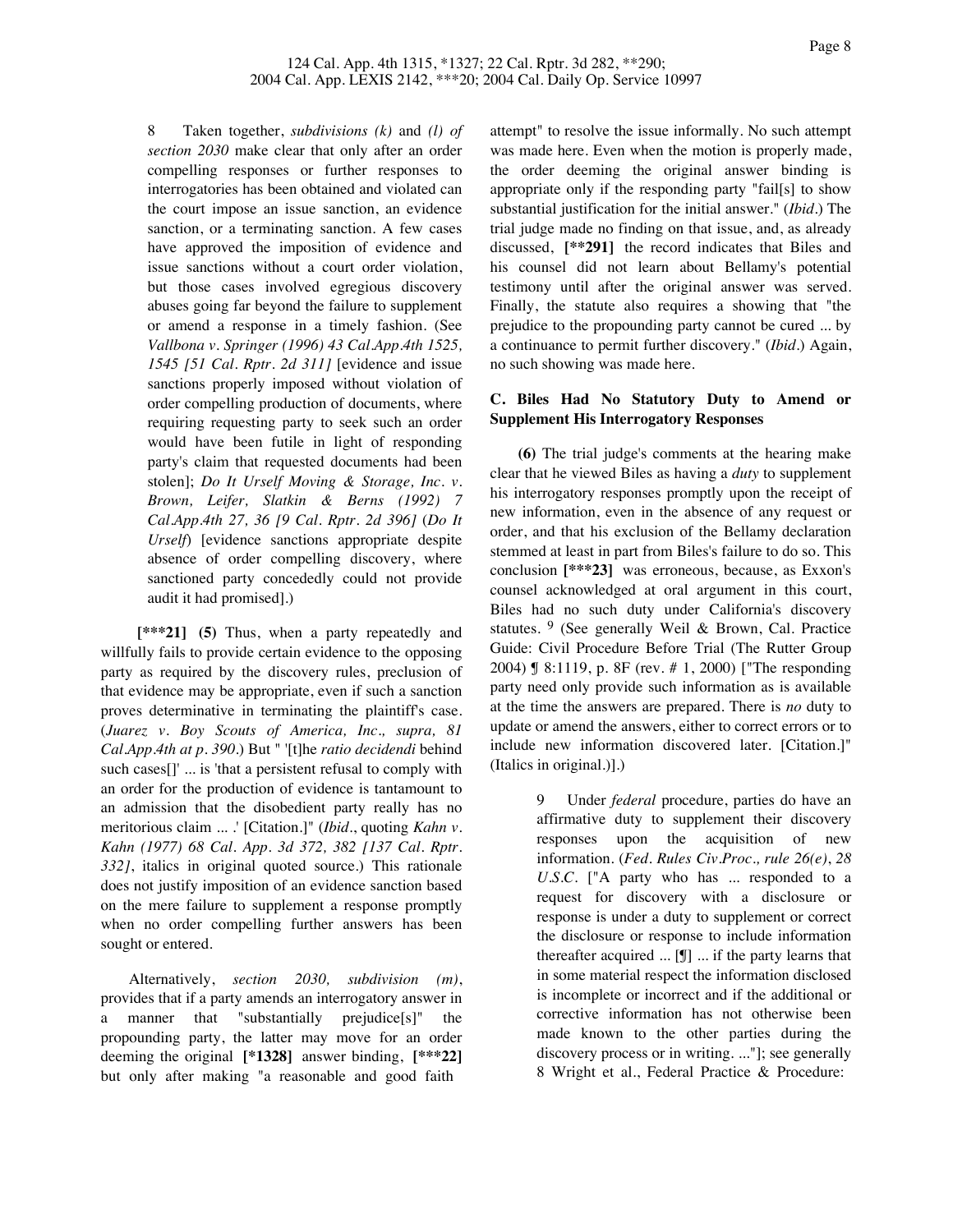Civil (2d ed. 1994) §§ 2048-2050, pp. 597-616; *id.* (2004 supp.) § 2049.1, pp. 156-158 [duty to supplement was broadened by 1993 amendments to *rule 26*].) This difference between California and federal discovery practice may shed some light on the origin of the misimpression that a duty to supplement exists under California law.

**[\*\*\*24]** Moreover, a rule precluding the use of evidence not previously disclosed in supplemental discovery responses to oppose a summary judgment motion would be inconsistent with case law holding that "factually void" discovery responses can be relied upon to shift the burden of proof to the opposing party. (*Union Bank v. Superior Court (1995) 31 Cal.App.4th 573, 590, 592-593 [37 Cal. Rptr. 2d 653]*; see also *Scheiding v. Dinwiddie Construction* **[\*1329]** *Co. (1999) 69 Cal.App.4th 64, 76-78 & fn. 2 [81 Cal. Rptr. 2d 360]*.) If a party who fails to amend or supplement interrogatory responses can be categorically precluded from offering undisclosed information in opposition to a later filed summary judgment motion, the need for a burden-shifting rule would be eliminated. In its place would be a rule that compels the granting of a motion for summary judgment based on factually void discovery responses, because any attempt to fill the void with new evidence would be precluded. Exxon cites no authority for such a rule. Indeed, the reasoning underlying our opinion in *Scheiding v. Dinwiddie Construction Co., supra, 69 Cal.App.4th at pages 78-81*, implies that the law is to the contrary.

**(7)** We also **[\*\*\*25]** note that the trial judge was incorrect in characterizing Biles as having promised, in his original response, to serve supplementary answers when appropriate. The response reserved the right to serve amended or supplemental answers--a **[\*\*292]** right that is, in any event, expressly granted by statute (*§ 2030, subd. (m)*)--but made no commitment to do so. Even if he had made such a promise, in the absence of an evidentiary sanction for discovery abuse imposed under *subdivision (k)* or *(l) of section 2030*, there is no general bar on introducing previously undisclosed evidence in opposition to a summary judgment motion. 10

> 10 We express no opinion as to whether or not a monetary sanction would have been appropriate, as the factual record is not sufficient to enable us to make that determination. We note, however, that the trial judge did not find, and the record

does not indicate, that Biles's counsel were aware until *after* Exxon's summary judgment motion was filed that Bellamy had knowledge of Biles's asbestos exposure at the Humble refinery. Accordingly, even if Biles had served an amended interrogatory answer at the earliest possible moment, immediately after Bellamy's deposition, Exxon still would have incurred the fees and costs involved in filing its summary judgment motion. Moreover, Exxon did not rely on Biles's original interrogatory responses in its motion. Nor, prior to filing the motion, did Exxon either request that Biles update his answers or move to compel further answers.

[\*\*\*26] In short, to the extent that the trial judge's ruling excluding the Bellamy declaration was premised on the belief that Exxon was entitled either to an order deeming Biles bound by his original interrogatory answer, or to an evidentiary discovery sanction, those premises were in error. As of the date of the summary judgment hearing, the statutory prerequisites for the issuance of such an order or sanction had not been satisfied.

# **D. The Bellamy Declaration Raised a Triable Issue of Fact as to the Negligence of Exxon, and the Motion for Summary Judgment Should Have Been Denied**

On appeal, Exxon argues that even if the Bellamy declaration is considered, the judgment should still be affirmed, because the Bellamy declaration does not create a triable issue of fact with respect to Exxon's liability in this **[\*1330]** case. We begin our analysis of this question with a brief description of the legal context of plaintiff's premises liability theory.

**(8)** In a series of cases beginning with *Privette v. Superior Court (1993) 5 Cal.4th 689 [21 Cal. Rptr. 2d 72, 854 P.2d 721]* (*Privette*), the California Supreme Court increasingly restricted the circumstances under which premises owners and general contractors (hirers) **[\*\*\*27]** can be held liable for injuries incurred by employees of independent contractors or subcontractors (contractors) while working on the hirer's premises. (See also *Toland v. Sunland Housing Group, Inc. (1998) 18 Cal.4th 253 [74 Cal. Rptr. 2d 878, 955 P.2d 504]* (*Toland*) [hirers are not liable to contractors' employees for failing to require contractor to take precautions to avert risk from inherently dangerous work]; *Camargo v. Tjaarda Dairy (2001) 25 Cal.4th 1235 [108 Cal. Rptr. 2d*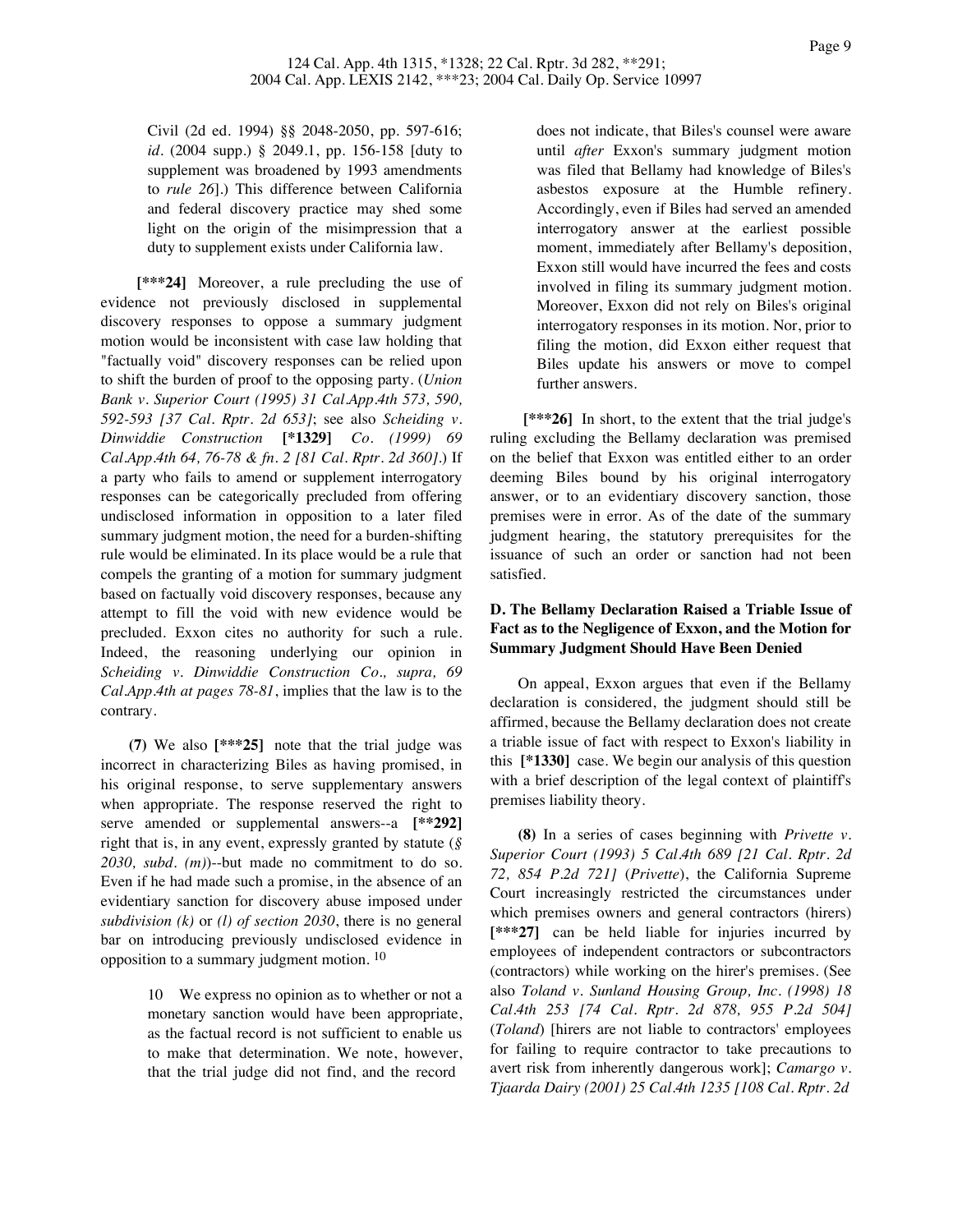*617, 25 P.3d 1096]* (*Camargo*) [hirers' liability to contractors' employees cannot be premised on hirer's negligence in retaining incompetent contractor].) *Privette* rejected the application to contractors' employees of the doctrine of "peculiar risk" set forth in *section 416 of the Restatement Second of Torts* 11 (Restatement), and held that when "the injuries resulting from an independent contractor's **[\*\*293]** performance of inherently dangerous work are to an employee of the contractor, and thus subject to workers' compensation coverage, the doctrine of peculiar risk affords no basis for the employee to seek recovery of tort damages from the person who hired the contractor but did not cause the injuries. **[\*\*\*28]** " (*Privette, supra, 5 Cal.4th at p. 702*.) The court reasoned principally that allowing such liability would undercut the policies underlying the workers' compensation system.

> 11 "One who employs an independent contractor to do work which the employer should recognize as likely to create during its progress a peculiar risk of physical harm to others unless special precautions are taken, is subject to liability for physical harm caused to them by the failure of the contractor to exercise reasonable care to take such precautions, even though the employer has provided for such precautions in the contract or otherwise." (*Rest.2d Torts, § 416*.)

**(9)** In *Hooker v. Department of Transportation (2002) 27 Cal.4th 198 [115 Cal. Rptr. 2d 853, 38 P.3d 1081]* (*Hooker*), the court further extended the *Privette* line of authority, holding that "a hirer of an independent contractor is not liable to an employee of the contractor merely because the hirer retained control over safety conditions at a worksite ... ." (*Id. at p. 202*.) The **[\*\*\*29]** court in *Hooker* went on to note, however, that "a hirer is liable to an employee of a contractor insofar as a hirer's exercise of retained control *affirmatively contributed* to the employee's injuries." (*Ibid.*, original italics.) Moreover, in a companion case to *Hooker*, the court confirmed that there is a basis for liability under *section 414 of the Restatement* in California, holding that "a hirer is liable to an employee of an independent contractor insofar as the hirer's provision of unsafe equipment affirmatively contributes to the employ- **[\*1331]** ee's injury." (*McKown v. Wal-Mart Stores, Inc. (2002) 27 Cal.4th 219, 222 [115 Cal. Rptr. 2d 868, 38 P.3d 1094]*, fn. omitted.) 12

12 Consistent with this view, courts in other states have found liability under *Restatement section 414* when the negligence of a hirer's employees has contributed directly to injuries suffered by a contractor's employee. (See, e.g., *Tillman v. Great Lakes Steel Corp. (E.D.Mich. 1998) 17 F. Supp. 2d 672* [applying Michigan law]; *Ahl v. Stone Southwest, Inc. (Fla. Dist.Ct.App. 1995) 666 So. 2d 922*; *Cuffe v. Sanders Const. Co., Inc. (Alaska 1988) 748 P.2d 328*.)

**[\*\*\*30] (10)** Thus, the court has made clear that the policies underlying the limitations on the peculiar risk doctrine are not violated when a hirer is held liable to a contractor's employee based on the hirer's own affirmative negligence. "Imposing tort liability on a hirer of an independent contractor when the hirer's conduct has affirmatively contributed $[13]$  to the injuries of the contractor's employee is consistent with the rationale of our decisions in *Privette*, *Toland* and *Camargo* because the liability of the hirer in such a case is *not* ' "in essence 'vicarious' or 'derivative' in the sense that it derives from the 'act or omission' of the hired contractor." ' [Citation.] To the contrary, the liability of the hirer in such a case is *direct* in a much stronger sense of that term." (*Hooker, supra, 27 Cal.4th at pp. 211-212*, original italics; see also *Ray v. Silverado Constructors (2002) 98 Cal.App.4th 1120, 1128-1129 [120 Cal. Rptr. 2d 251]*.)

> 13 "Such affirmative contribution need not always be in the form of actively directing a contractor or contractor's employee. There will be times when a hirer will be liable for its omissions. For example, if the hirer promises to undertake a particular safety measure, then the hirer's negligent failure to do so should result in liability if such negligence leads to an employee injury." (*Hooker, supra, 27 Cal.4th at p. 212, fn. 3*.)

**[\*\*\*31]** Indeed, nothing in *section 409 of the Restatement* 14 purports to absolve a hirer from liability *for the hirer's own negligent acts*, merely because a contractor happens to be on the scene at the time, or because the injured party happens to be employed **[\*\*294]** by that contractor. Thus, whether or not there is liability under *Restatement section 416*, or any other exception to *Restatement section 409*, is not relevant when the direct negligence at issue is that of the hirer, not the contractor. (See *Slater v. Skyhawk Transp., Inc.*